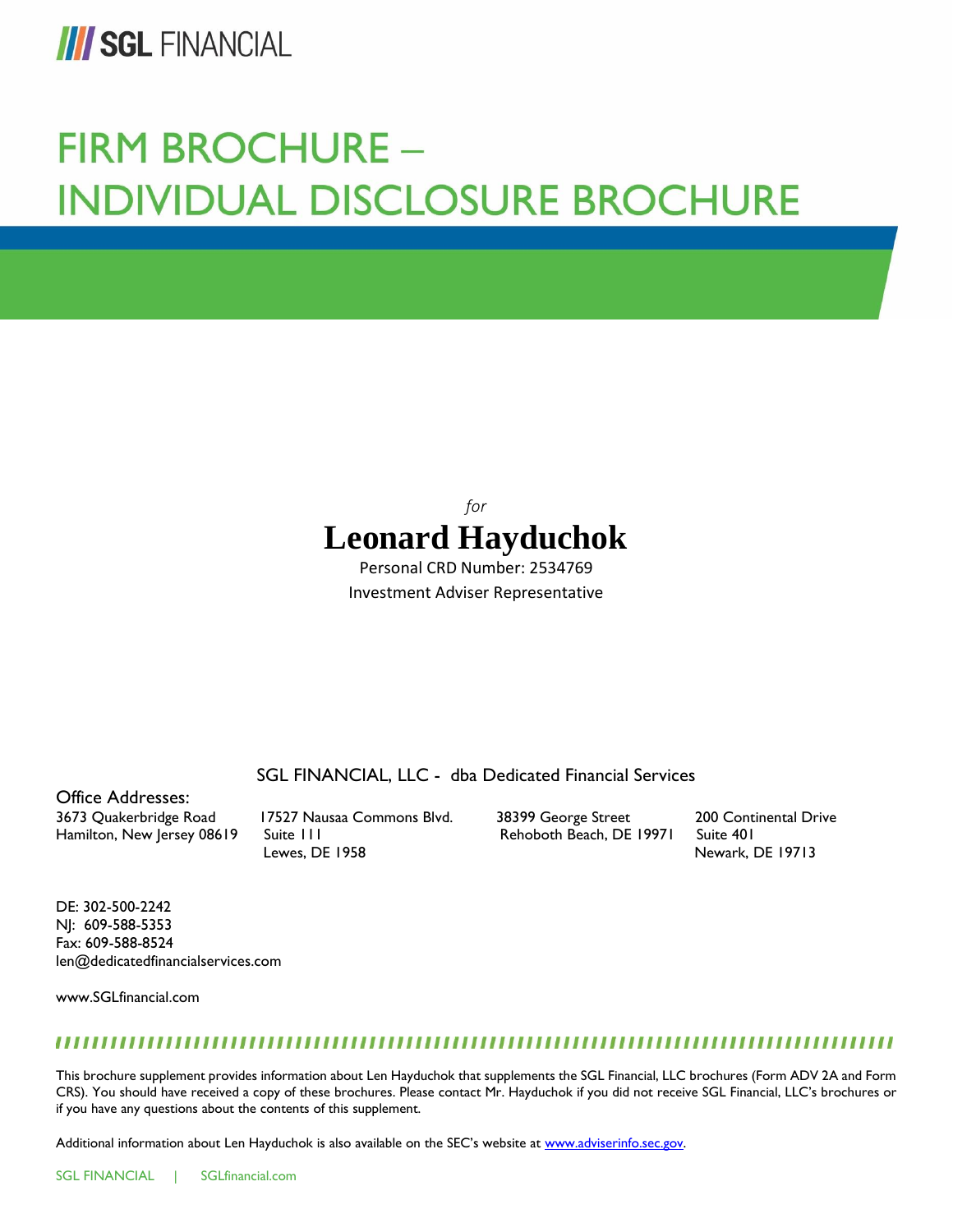# **ITEM 2: EDUCATIONAL BACKGROUND AND BUSINESS EXPERIENCE**

#### **A. Name: Leonard P. Hayduchok**

**B. Born:** 1961

#### **C. Education Background and Professional Designations:**

#### *Education:*

BS in Economics from University of Pennsylvania in 1983 Masters of Brand Management, Marketing and Brand Management from the University of Georgia in 1986 Masters of Divinity from Biblical Theological Seminary in 2015

#### *Professional Designations:*

#### **CFP® - Certified Financial Planner**

 The CERTIFIED FINANCIAL PLANNER™, CFP® and federally registered CFP (with flame design) marks (collectively, the "CFP® marks") are professional certification marks granted in the United States by Certified Financial Planner Board of Standards, Inc. ("CFP Board").

 The CFP® certification is a voluntary certification; no federal or state law or regulation requires financial planners to hold CFP® certification. It is recognized in the United States and a number of other countries for its (1) high standard of professional education; (2) stringent code of conduct and standards of practice; and (3) ethical requirements that govern professional engagements with clients. Currently, more than 62,000 individuals have obtained CFP® certification in the United States.

To attain the right to use the CFP® marks, an individual must satisfactorily fulfill the following requirements:

- Education Complete an advanced college-level course of study addressing the financial planning subject areas that CFP Board's studies have determined as necessary for the competent and professional delivery of financial planning services, and attain a Bachelor's Degree from a regionally accredited United States college or university (or its equivalent from a foreign university). CFP Board's financial planning subject areas include insurance planning and risk management, employee benefits planning, investment planning, income tax planning, retirement planning, and estate planning;
- Examination Pass the comprehensive CFP® Certification Examination. The examination, administered in 10 hours over a two-day period, includes case studies and client scenarios designed to test one's ability to correctly diagnose financial planning issues and apply one's knowledge of financial planning to real world circumstances;
- Experience Complete at least three years of full-time financial planning-related experience (or the equivalent, measured as 2,000 hours per year); and
- Ethics Agree to be bound by CFP Board's *Standards of Professional Conduct*, a set of documents outlining the ethical and practice standards for CFP® professionals.

 Individuals who become certified must complete the following ongoing education and ethics requirements in order to maintain the right to continue to use the CFP® marks:

- i. Continuing Education Complete 30 hours of continuing education hours every two years, including two hours on the *Code of Ethics* and other parts of the *Standards of Professional Conduct*, to maintain competence and keep up with developments in the financial planning field; and
- *ii.* Ethics Renew an agreement to be bound by the *Standards of Professional Conduct*. The Standards prominently require that CFP® professionals provide financial planning services at a fiduciary standard of care. This means CFP® professionals must provide financial planning services in the best interests of their clients.

CFP® professionals who fail to comply with the above standards and requirements may be subject to CFP Board's enforcement process, which could result in suspension or permanent revocation of their CFP® certification.

#### *Business Background:*

| 01/2012 – Present | <b>Investment Adviser Representative. SGL Financial, LLC</b> |
|-------------------|--------------------------------------------------------------|
| 11/2002 – Present | <b>Managing Member, Dedicated Benefits, LLC</b>              |
| 04/1997 - Present | <b>Managing Member, Dedicated Financial Services, LLC</b>    |